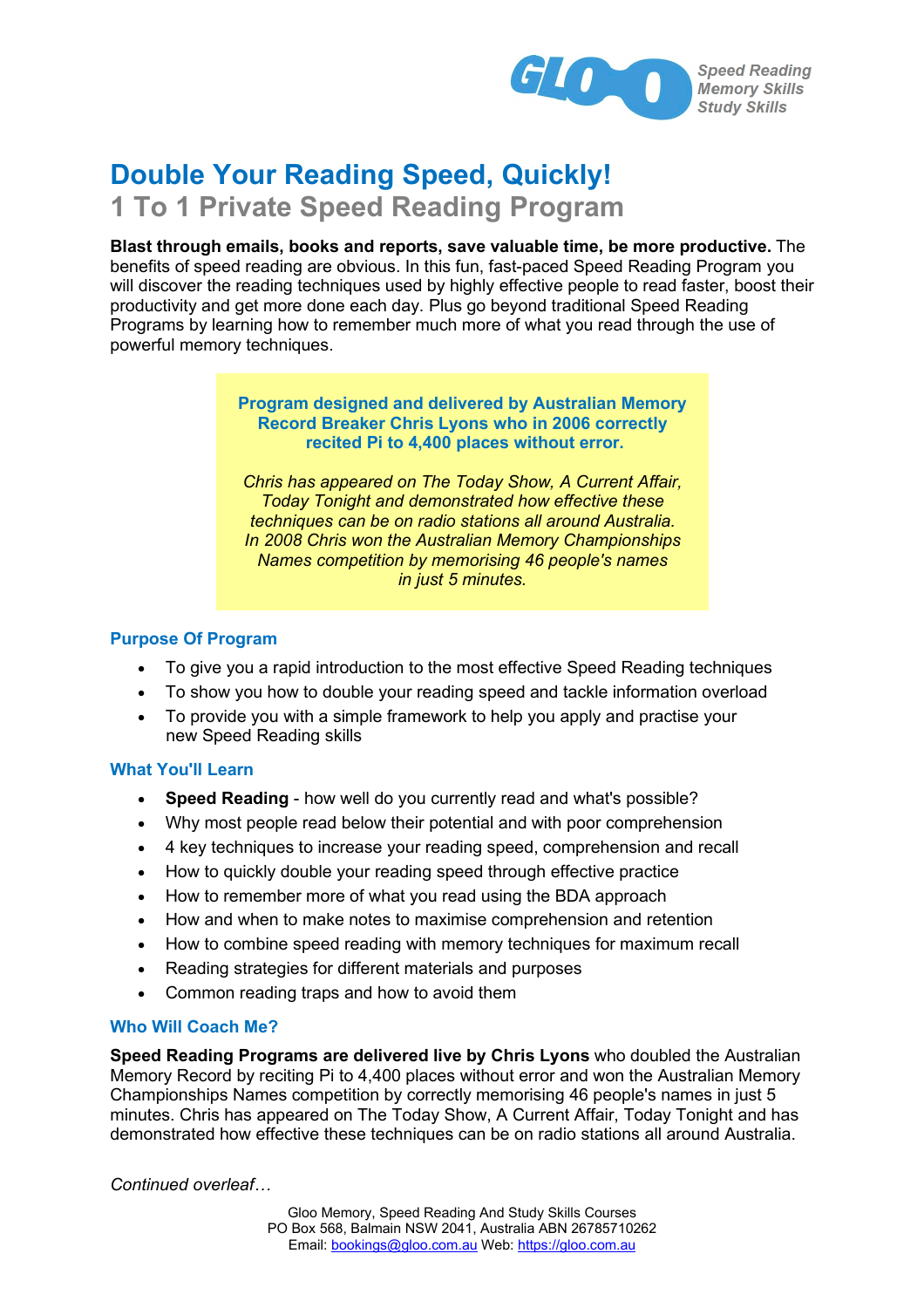

## **Frequently Asked Questions**

Before you register below for your Gloo 1 To 1 Program, here are the answers to some commonly-asked questions.

## **1. How Is The Speed Reading Program Structured?**

For your convenience, you can choose between two delivery options both of which cover the same material:

- · **OPTION A: Half Day Program.** Delivered in x1 four hour session, either a morning or an afternoon. Perfect if you want to cover all the material in the shortest possible time and in just one go.
- · **OPTION B: 2 Session Program.** Delivered in x2 two hour sessions one week apart. Ideal if you find two shorter, separate coaching sessions more convenient.

With both options, the program is broken up into a number of short modules each of which covers one or several key strategies or techniques, which progressively build on each other through the course of the training.

The material is delivered in a fun, relaxed and humorous fashion to ensure maximum engagement and retention. Regular short breaks are also taken to maintain attention and focus. In this way, it is possible to easily absorb and learn the techniques covered whether done in x1 four hour session or over x2 separate two hour sessions.

#### **2. When Do The Sessions Take Place?**

Available all year round and at a time to suit you, this Speed Reading Program can be taken on weekdays, Saturdays and selected Sundays. Sessions take place during the daytime and are also available on selected weekday evenings.

#### **3. Where Do The Sessions Take Place?**

Face-to-face sessions take place in Balmain in Sydney's Inner West which is 5km or 10 minutes from Sydney CBD. Alternatively, programs can also be delivered at your home or place of work within the Sydney metropolitan area at no extra charge, if done in one session. Not in Sydney or prefer not to travel? This Program can also be done from the comfort and convenience of your home via Zoom.

#### **4. How Do The Online Sessions Work?**

For Gloo Online Programs we use Zoom a web-based platform which runs in any web browser and on any device, which means you simply need a computer or tablet with a webcam and microphone and a broadband internet connection in order to take part. It is also possible to attend using a smart phone.

We've been running Online Programs for adults and students for many years and they are a great alternative to face-to-face courses. The week prior to your program we will send you a Zoom link to access your Online Program, together with the program handouts in one easyto-print PDF document.

*Continued overleaf…*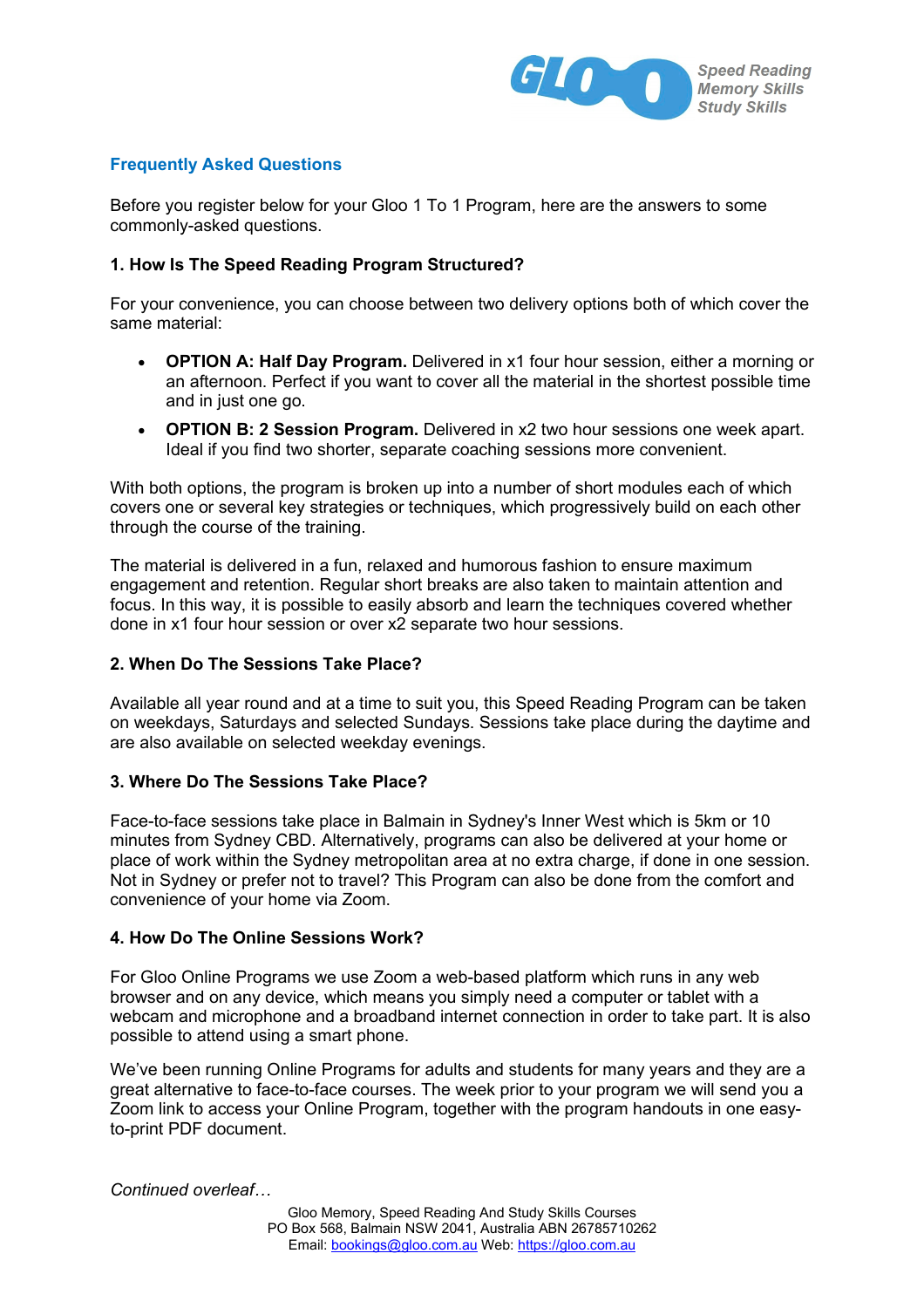

## **5. How Much Does The Speed Reading Program Cost?**

The Speed Reading Private Program costs \$595 including GST. If you are interested in the program but it is beyond your budget, you can reduce the cost by taking the program with a family member, friend or colleague. See the next question.

## **6. Is It Possible To Take The Program With Someone Else?**

Yes, you can take this program with up to two additional people at the same time. The cost for each additional person is \$200 including GST. So if you take the Half Day Program with a friend or colleague, with our current Special the total cost is \$595 + \$200 = \$795 or under \$400 each.

#### **7. Is This Program Suitable For Students?**

Learning how to study effectively is crucial to academic success. For this reason, we offer separate 1 to 1 programs specifically tailored to the needs of students:

- ÿ https://gloo.link/1-to-1-high-school-study-skills-program
- ÿ https://gloo.link/1-to-1-university-study-skills-program

For high school students we also run a special Small Group Essential Study Skills Course regularly throughout the year. For details please visit https://gloo.link/1-to-1-speed-readingprogram or call us on 02 9089 8892.

## **8. I'd Prefer To Attend A Group Course. When Are The Next Ones?**

We regularly run small group public speed reading courses open to all, a cheaper option to a private program. For upcoming dates and to find out more please visit https://gloo.com.au.

#### **9. I Work For An Organisation. Can You Deliver This Program For Our Team?**

Yes, it can be delivered in-house for teams either face-to-face or online via Zoom. For details please call us on 02 7229 4920.

*Continued overleaf…*